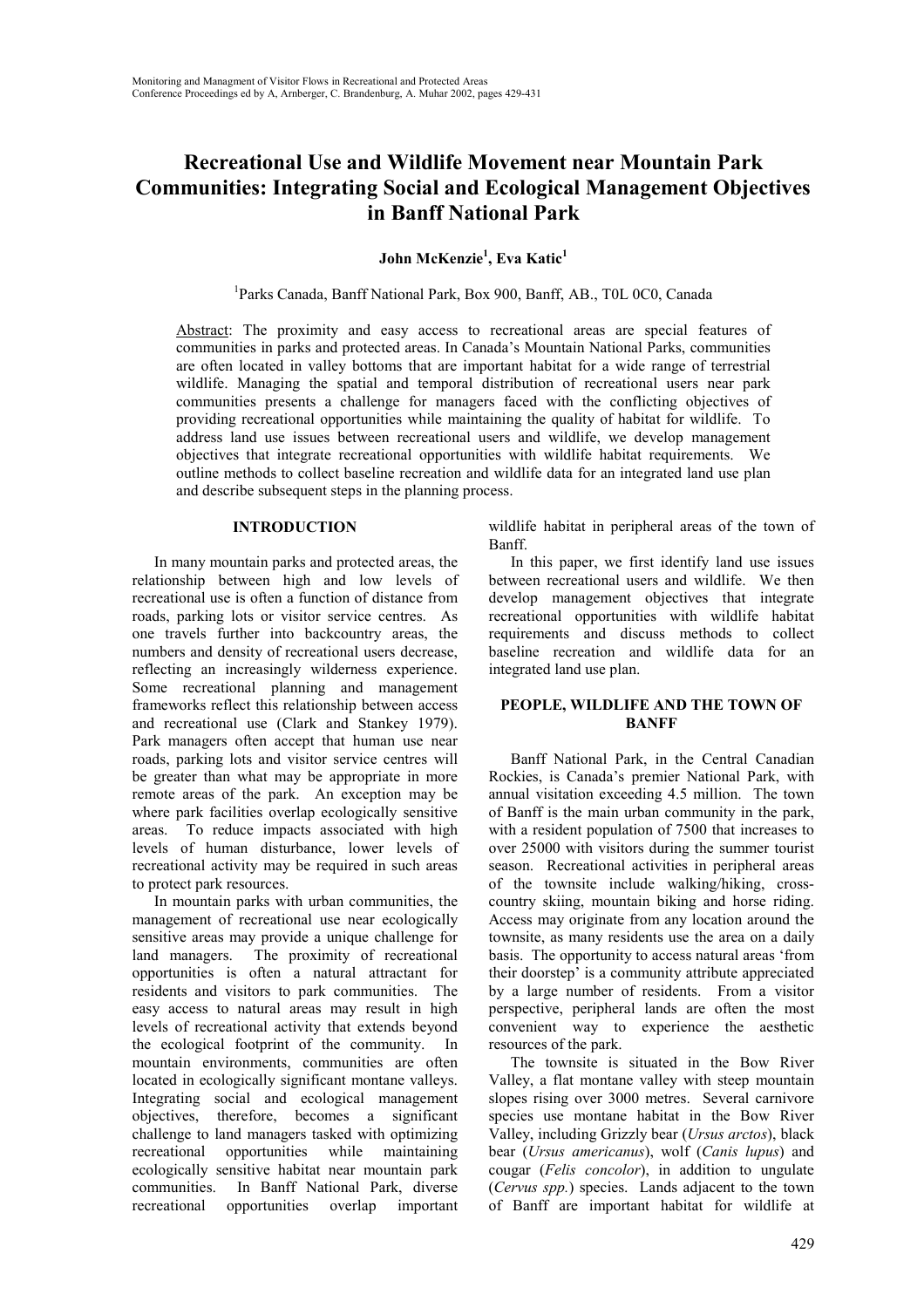multiple spatial scales. At a local scale, ungulate populations provide an important prey source for carnivores in the Bow River Valley (Paquet 1993). At a regional scale, the Bow River Valley is a principal travel corridor for wildlife in the Central Rockies Ecosystem (White et al. 1995).

The development of a land use plan for peripheral areas of the town of Banff followed principles similar to the Limits of Acceptable Change (LAC) planning system (Stankey et al. 1985). As a first step, we identified issues between recreational use and wildlife habitat requirements to assist in the development of management objectives.

## **SOCIAL AND ECOLOGICAL ISSUES**

The ecological footprint of the townsite, coupled with its location in a narrow part of the Bow River Valley, limits available montane habitat for wildlife movement on the periphery of the town. These peripheral areas also provide some of the most accessible recreational opportunities for residents and visitors in Banff National Park.

The following issues were identified as significant in the development of management objectives for an integrated land use plan:

*Landscape fragmentation*: roads, facilities and the recent proliferation of trails radiating from the town of Banff has fragmented wildlife habitat, reducing landscape connectivity important for wildlife movement in the Bow River Valley.

*Wildlife-human conflicts*: the frequency and intensity of human use in peripheral areas has altered wildlife behaviour and predator-prey relationships, resulting in wildlife displacement, habituation, and mortality.

*Recreational behaviour*: the easy access to peripheral areas from the town of Banff has resulted in a long-term pattern of use and increasing recreational expectations by residents and visitors.

#### **INTEGRATING MANAGEMENT OBJECTIVES**

It has been recognized that clearly stated management objectives are important in guiding the development of a recreational land use strategy (Manning 1986). In addition, the complexity of managing for recreational opportunities and wildlife habitat requires an integration of social and ecological objectives. In this respect, the primary management objective was to optimize recreational opportunities while maintaining the viability of wildlife habitat near the town of Banff. To assist in the preparation of an integrated land use plan, two key sub-objectives and supporting social and ecological indicators were identified.

*1. Objective*: to provide recreational opportunities that respect the spatial and temporal requirements of wildlife in movement corridors.

*Indicators*: wildlife use in corridors; predatorprey interaction; change in wildlife displacement, habituation and mortality.

*2. Objective*: to promote appropriate recreational behaviour and expectations through education and communication initiatives.

*Indicators*: compliance with management actions by recreational users; improved understanding of park objectives; shifts in recreational user expectations.

#### **DEVELOPING A SOCIAL AND ECOLOGICAL BASELINE**

To measure the success of management actions and evaluate changes in social and ecological conditions, baseline information is required. To describe existing patterns of wildlife and recreational use in peripheral areas of the town of Banff, information was collected on wildlife movement patterns, trails, recreational use of trails, and resident and visitor use patterns.

## *Wildlife movement patterns*

To determine the status of wildlife movement near the town of Banff, data was used from wildlife monitoring research in Banff National Park (Duke 2001). The spatial and temporal patterns of wildlife movement were determined using radio-telemetry data in summer and transect monitoring and backtracking techniques in winter. These data provided detailed movement patterns for a suite of carnivore species using habitat near the town of Banff. Data was then compiled using a geographic information system (GIS) to allow spatial and temporal comparisons to recreation use patterns.

## *Trail inventory*

To better understand the spatial distribution of recreational users, trails near the town of Banff were inventoried, classified and mapped using a GIS. Trails were first ground-truthed using a geographic positioning system (GPS). This included both linear features (e.g. trails and roads) and point features (e.g. parking areas, viewpoints, and trailheads). Trails were then classified into four main categories:

- 1. *Primary*: trails maintained by park management,
- 2. *Secondary*: trails not maintained by park management, but well established due to frequency of recreational use,
- 3. *Tertiary*: trails branching from primary and secondary trails that appear to receive infrequent recreational use,
- 4. *Game*: trails that appear to be wildlife (game) trails but show some signs of recreational use.

In addition, trail attribute data was collected on the type of recreational activity occurring on trails (i.e. hiking, horse riding, mountain biking, crosscountry skiing) and information related to surface